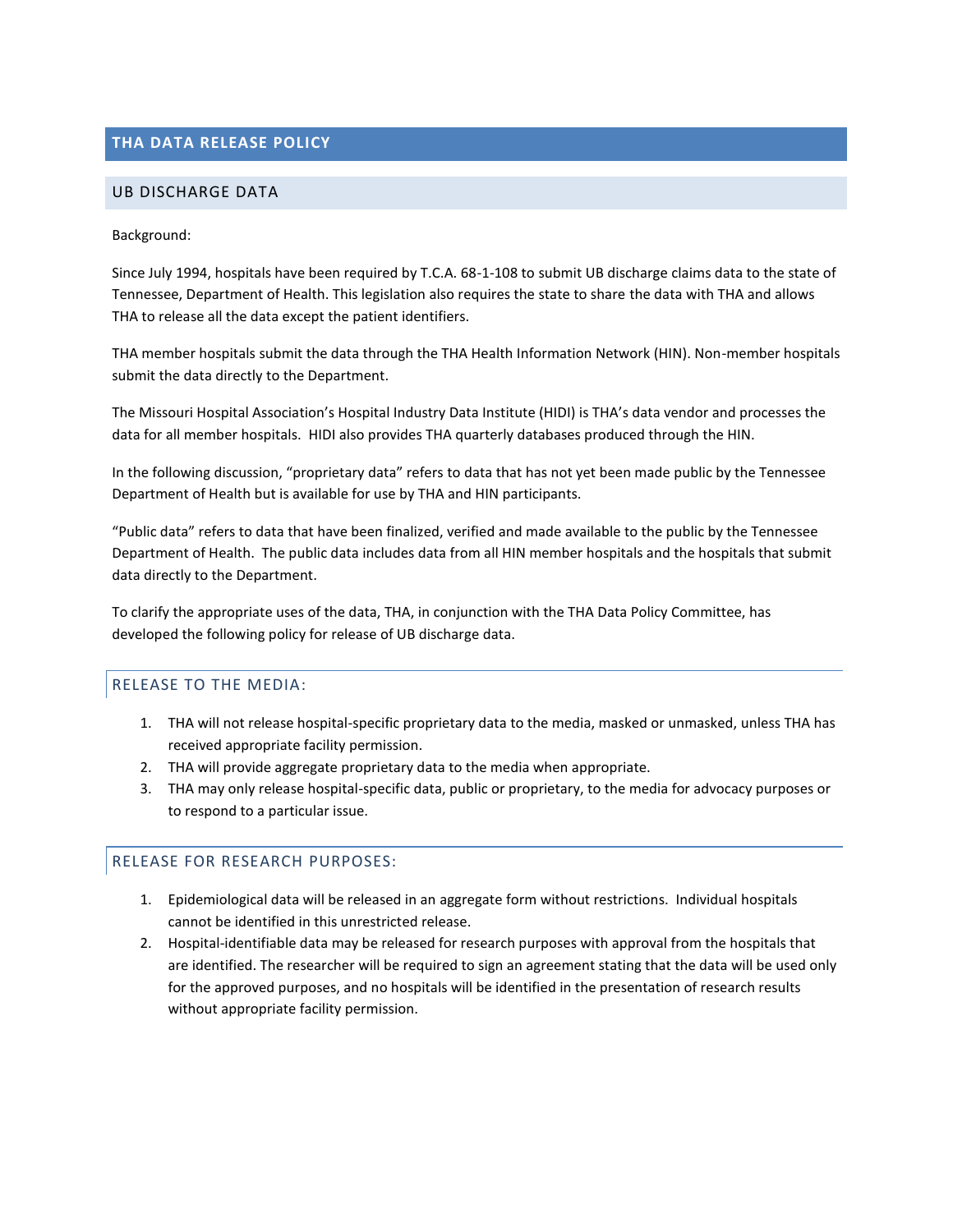### RELEASE TO MEMBER FACILITIES AND RELEASE BY MEMBER FACILITIES:

- 1. THA members may receive current, proprietary UB discharge data in accordance with the provisions of the agreements between THA and the hospitals. This includes release of current data with all hospital and physician identifiers for the hospital's internal uses. The hospital may use the data for contract negotiation.
- 2. In media or other marketing campaigns, the hospital may not use THA HIN proprietary data, other than the data for their own hospital. The member may release public UB data without restrictions if the data have been acquired from the Tennessee Department of Health. Members may not publicly release any proprietary UB HIN data that identifies other hospitals or infers information about other hospitals (for example: hospital A does more of x procedure than any other hospital in Shelby county) without approval from THA to do so.
- 3. Consultants performing work for HIN participants or other member facilities may receive the data to which the HIN participant or other member is entitled. Requests for data to be used by consultants must be submitted by the hospital for which the consultant is working. However, the consultant must sign an agreement that he/she only will use that data for the consulting project with the facility, and the data will be returned to the facility for which they are consulting, returned to THA, or destroyed at the end of project.
- 4. Hospitals may use the THA HIN utilization data for proceedings of the Tennessee Health Services and Development Agency (HSDA) provided that the data are aggregated at least at the zip code level of the patient address and do not include the names of any hospitals except that THA HIN proprietary data may be presented in a "masked" format (i.e., Hospital A, Hospital B, etc.) for proceedings of the HSDA as long as the comparison information provides data for *at least* five (5) masked hospitals. This exception is allowed only for HSDA proceedings. This disclosure of HIN data for this purpose is allowed only to show utilization and patient migration patterns and trends. Disclosure of data related to charges is not allowed for these proceedings.
- 5. Other than the uses stated above, hospitals may not give access to the actual THA HIN data base or extracts from the HIN data base including the reported claims data that identifies other hospitals to anyone other than their employees. However, hospitals may develop presentations or reports from proprietary THA HIN data and share these with the physicians on the medical staff. Copies of these reports or presentations should not be provided to the physicians to the extent possible. However, if copies of reports including THA HIN proprietary data are released to the medical staff, these copies must include the following note on each page of the presentation or report:

"The information provided in this report is proprietary to THA Health Information Network (THA HIN) participants. Proprietary data is not public and is restricted to internal use only by THA member hospitals. This information must be kept confidential and protected from unauthorized disclosure or use by hospital agents, third party vendors, employees or others."

The hospital will be responsible for educating all physicians who receive information from the proprietary data that identifies any other hospital about the prohibition on use and release of the proprietary THA HIN data as outlined in this document.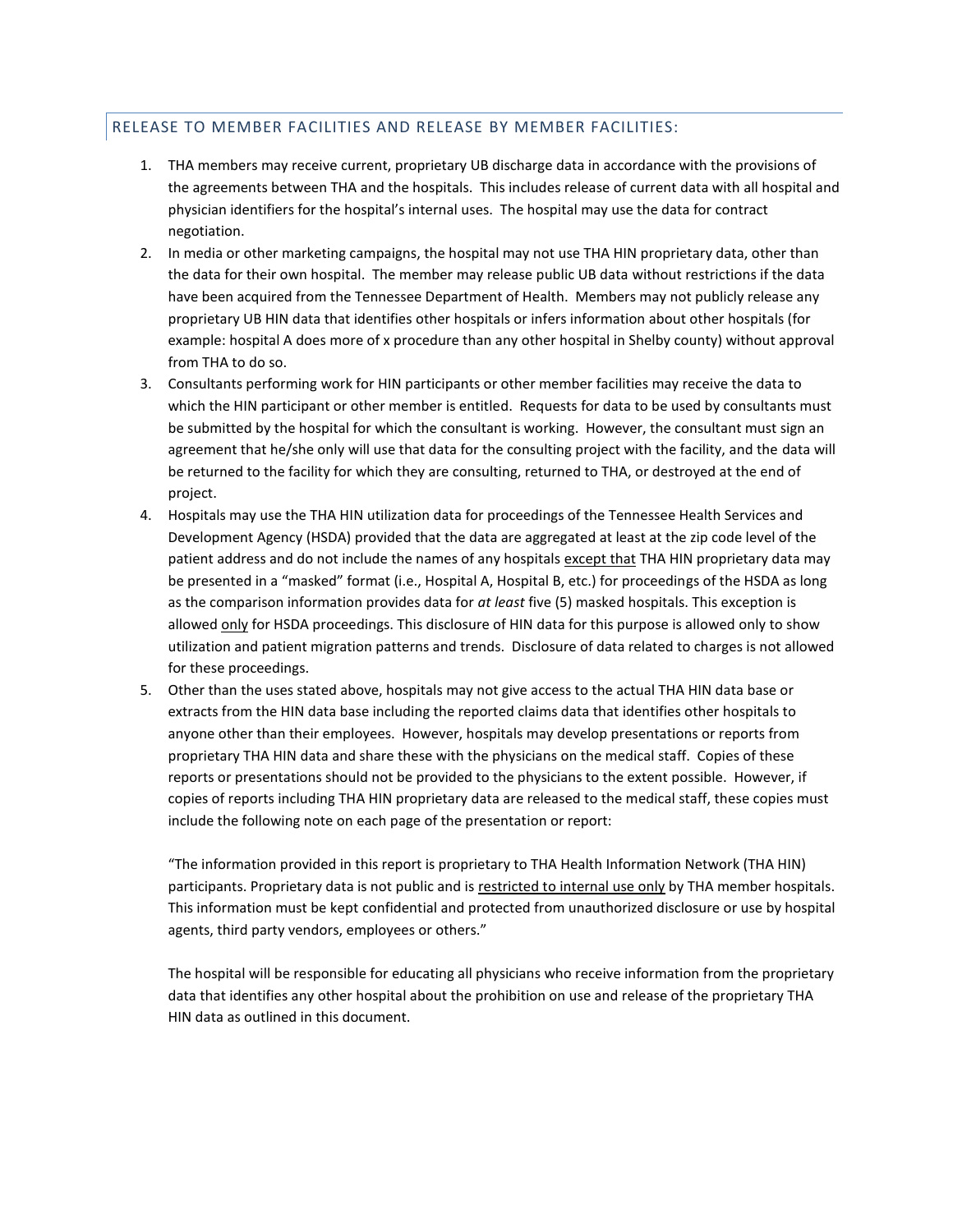## RELEASE TO NON-MEMBER FACILITIES, OTHER ORGANIZATIONS OR THE GENERAL PUBLIC:

- 1. THA will not release hospital-identifiable, proprietary data to these groups without first receiving appropriate facility permission, except as specifically allowed by this policy.
- 2. THA will provide aggregate data when appropriate.
- 3. THA may release public data to these groups. However, the recipient of the data may not cite THA as the source of the data without explicit approval from THA to do so.
- 4. THA may release proprietary data, as approved by the THA Data Policy Committee and the THA Board, to payers for posting on their web sites for consumer use. HIN members may not extract proprietary data from payer sites for use in any marketing or media campaigns.
- 5. THA may post proprietary data, as approved by the THA Reimbursement Committee and the THA Board, on a public web site maintained by THA, for Tennessee hospital transparency.

#### RELEASE FOR INTERSTATE DATA EXCHANGE:

Hospital-identifiable data may be released for interstate data exchange purposes in accordance with the Interstate Data Sharing provisions of the THA Health Information Network Agreement signed by HIN participating hospitals and THA. The reciprocating hospital or hospital association will be required to sign an agreement stating that they will be bound by an obligation of confidentiality consistent with the obligation of HIN participants as set forth in the Confidentiality of Information section of the THA HIN Agreement. This agreement provides that the data will be used only for internal analyses, and no Tennessee hospitals will be identified in any presentation of data outside of the reciprocating hospital or association without appropriate facility permission.

## RELEASE TO THA CONTRACTED DATA VENDORS:

THA may release proprietary data to data vendors that have entered into contracts with THA for the sole purpose of providing data services to THA member hospitals. Vendors will be required to sign agreements that include the same provisions as those in the Disclosure of Confidential Information section of the THA HIN Agreement.

#### SUBMISSION TO THE TENNESSEE DEPARTMENT OF HEALTH:

In accordance with the Department's formal request and with the recommendation of the THA Data Policy Committee and THA Board of Directors; THA will include full patient names in the data provided to the Department.

#### JOINT ANNUAL REPORT OF HOSPITALS (JARH) DATA

Background:

All Joint Annual Report data are collected by the Office of Health Statistics within the Tennessee Department of Health. These data are available to the public as soon as the Department finalizes the data each year. THA maintains copies of the Joint Annual Report data and may provide this data to any member hospital upon request.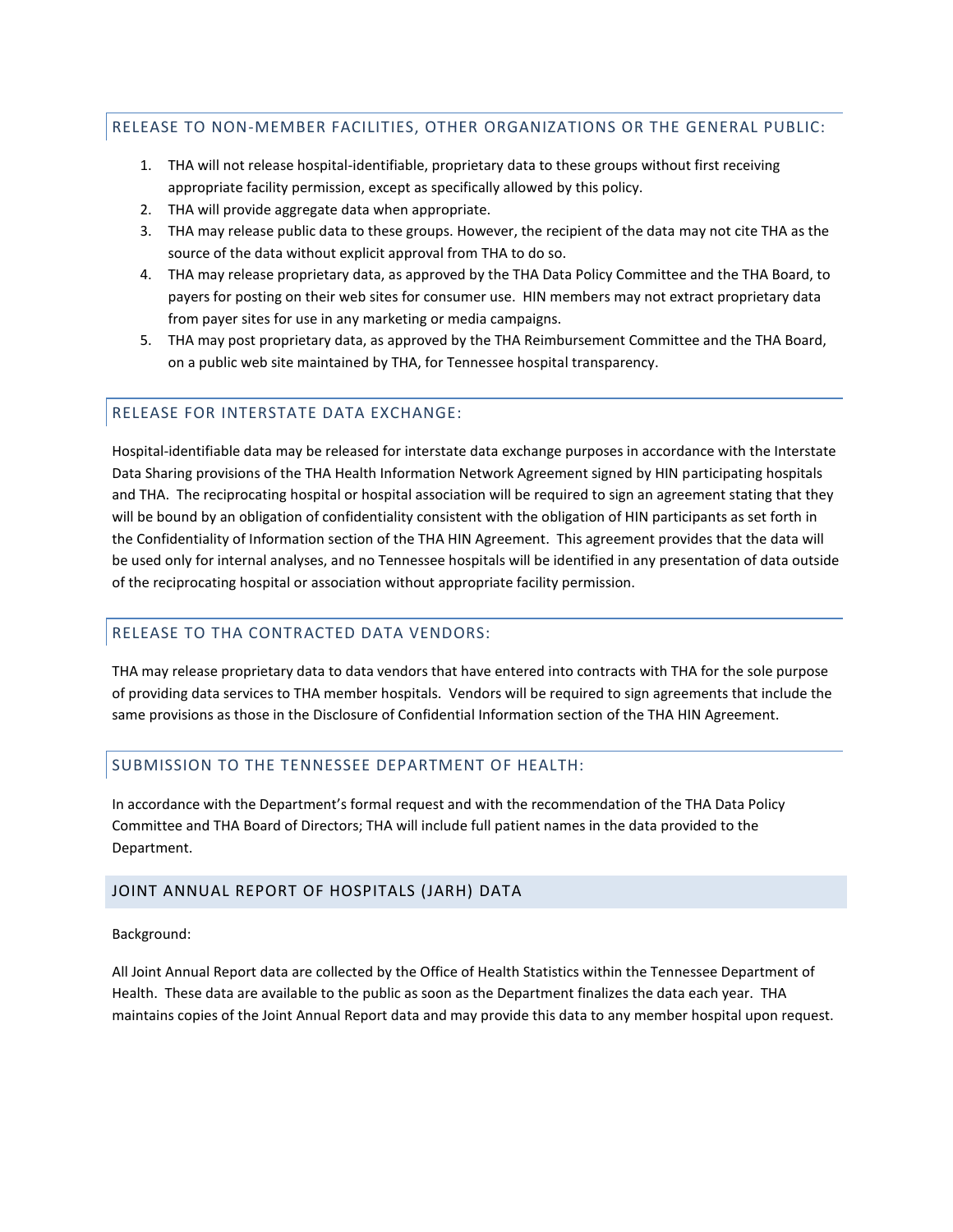# RELEASE OF JOINT ANNUAL REPORT OF HOSPITALS (JARH) DATA:

- 1. THA members may use the JARH utilization data from THA for proceedings of the Tennessee Health Services and Development Agency (HSDA) provided that the data do not include the names of any hospitals. This disclosure may only include data to show utilization and patient migration patterns and trends. Members may secure the data directly from the Department of Health and may use that data in HSDA proceedings with no restrictions.
- 2. Members may not cite THA as the source of the JARH data obtained from THA in any media release if the data identifies another hospital or includes a comparison of hospitals. Members may secure the data directly from the Department of Health and may use that data either publicly or privately for any purpose they deem appropriate. In either instance, the source of the data should be cited as Joint Annual Report of Hospitals.

## ADMISSION, DISCHARGE, TRANSFER (ADT) HL7 DATA

Background:

In 2016, TennCare began requesting that hospitals voluntarily provide real-time ADT messages to TennCare to support the State Innovation Model (SIM) grant primary care transformation activities. The state requested data for all payers and also intended for the real-time messages to support health information exchange in Tennessee. Member hospitals requested that THA develop a program similar to the UB Discharge data program whereby THA would collect the information from each hospital, reformat the data to meet TennCare specifications and establish a single feed to provide the requested data for TennCare enrollees. In addition, the THA Board desired for THA to return all appropriate data for all payers to participating hospitals that would support hospital operations including readmissions reductions. To that end, a participating hospital may receive data provided by other participating hospitals for patients included in the ADT transmissions by the participating hospital.

The THA Board approved for THA to develop this member service in October 2016. The goals established by the Board included:

- Provide THA member control over TennCare use of the messages, and ensure TennCare only has access to data for TennCare enrollees for the purpose of care coordination.
- Ensure that THA and its members control the ADT data.
- Support the cost of onboarding hospitals to avoid extra costs for hospitals.
- Ensure hospitals access to the ADT data at no additional cost to the hospitals.

THA subcontracted to establish an encounter notification system (ENS) to accept the data from the hospitals or third parties as defined in the ADT Service Manual, match hospital records to current TennCare eligibility files and transmit the TennCare data to TennCare.

The THA Board agreed that additional value can be provided to Tennessee hospitals by returning data to the hospitals for any patients seen by that hospital or for their patients seen by any other hospital. The first use case approved by the THA Board was for 30- or 90-day readmissions notifications.

The THA Board approved the following uses of the data: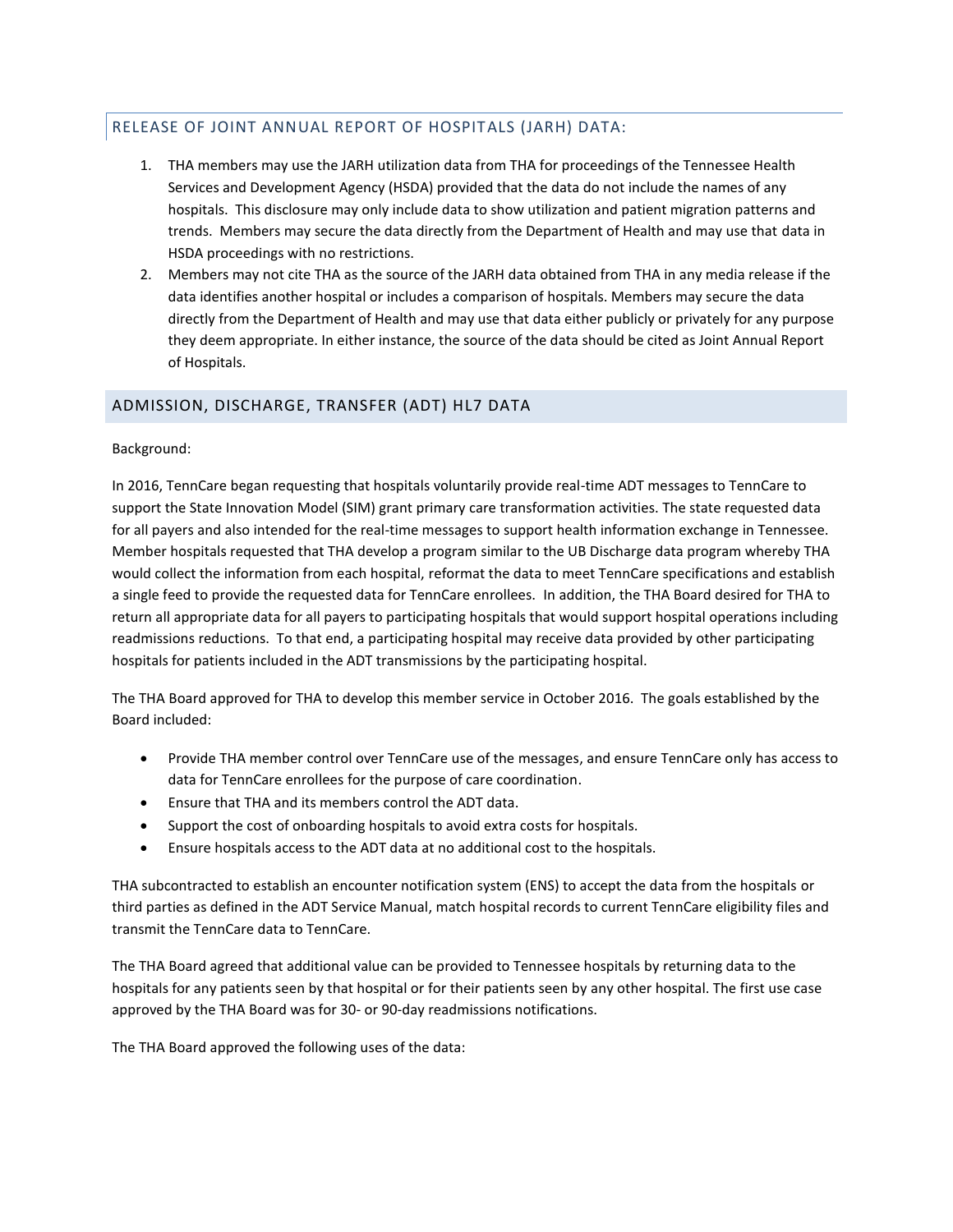## USE OF ADT DATA BY TENNCARE

THA will restrict the use of the ADT data by the TennCare bureau, through a contractual agreement between THA and the bureau, to only allow uses to support TennCare enrollees' primary care physician/medical home care management.

### USE OF ADT DATA BY PARTICIPATING HOSPITALS

A participating hospital may use the data that hospital provided for their own patients returned to them by THA for purposes the respective facility deems appropriate.

Participating hospitals may use the data for their patients that has been provided by other hospitals for internal purposes deemed appropriate by the hospital leadership provided that such use is in accordance with applicable law and this Data Release Policy. Participating hospitals may not release patient- or facility-identifiable data provided by other hospitals to any entity for any purpose except for treatment and care management of the identified patient or as otherwise required by law. For any other purpose, data provided by other facilities may only be released in a de-identified (patient and reporting facility), aggregate form for calculating and reporting hospital performance. De-identification must comply with applicable HIPAA standards.

Consultants performing work for participating hospitals may receive the data to which the participating hospital is entitled. However, the consultant must sign an agreement that he/she only will use that data for the consulting project with the facility in compliance with HIPAA and any other state or federal laws relating to privacy and security of patient data, and the data will be returned to the facility for which they are consulting, returned to THA, or destroyed at the end of project.

Notwithstanding any of the foregoing, participating hospitals are prohibited from using or disclosing ADT data for purposes related to market share analysis.

## USE OF ADT DATA BY THA

THA may provide real-time ADT messages for TennCare enrollees to the TennCare bureau for hospital emergency room and inpatient encounters to support TennCare's provision of data to any TennCare enrollee's attributed primary care physician.

THA may provide a participating facility all ADT data, submitted by any participating hospital, related to patients seen in that facility. The data will include all ADT messages received by the ENS for a period of up to 12 months from the date of discharge on the facility's patient records submitted to ENS by the facility.

THA may return a data set to participating facilities that includes all records submitted by that facility with any available value-added fields created by THA or a THA subcontractor.

THA may use the data to prepare and report ADT Service performance data to the participating facility, the THA Board and to the TennCare bureau for any participating facility. This report would include number of notifications of each type submitted by the facility during a specified time frame and may include information related to the completeness of submitted ADT messages.

THA may release de-identified ADT data (patient and reporting facility) for advocacy purposes or to respond to a particular issue.